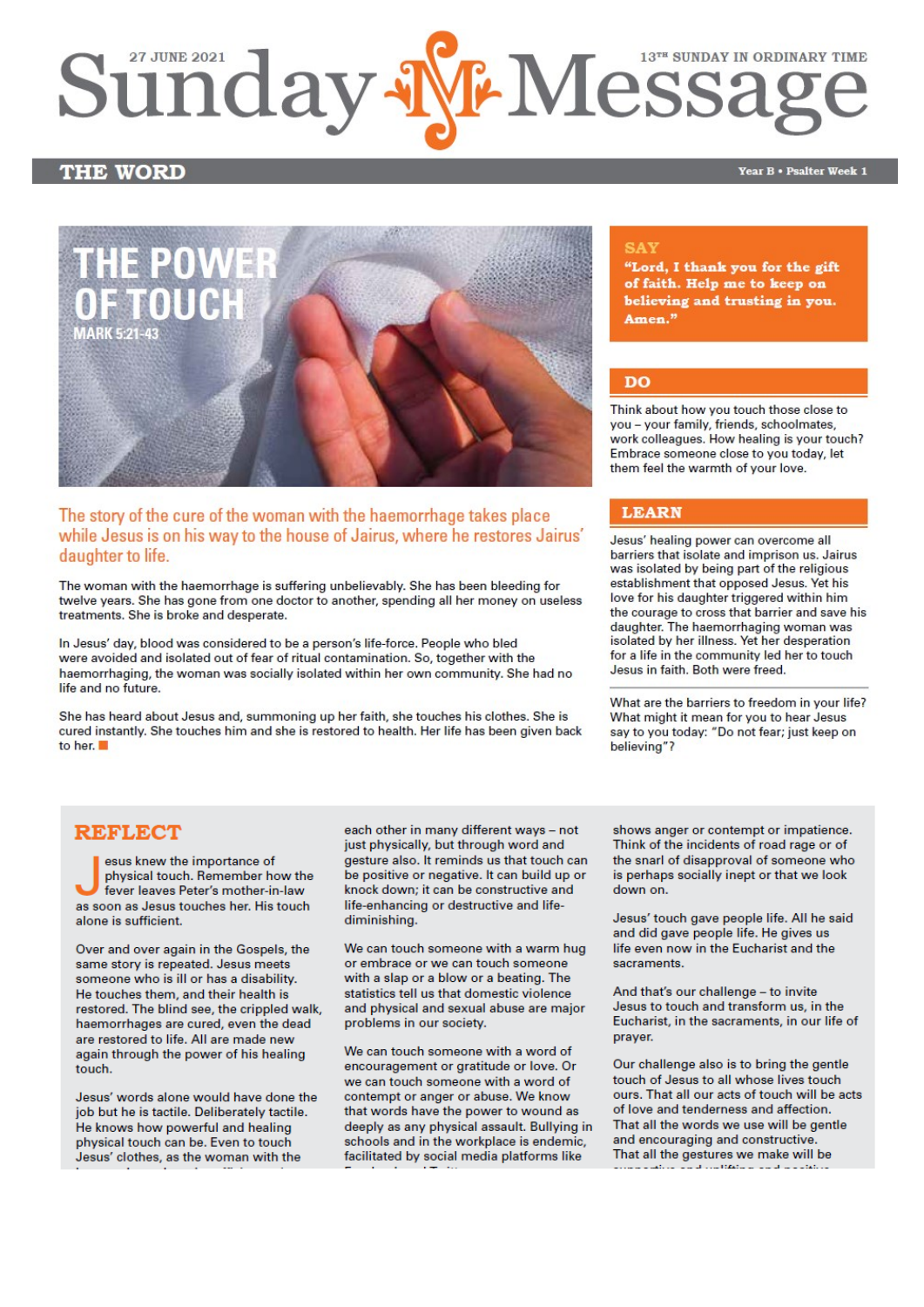#### **ENTRANCE ANTIPHON** All peoples, clap your hands.

Cry to God with shouts of joy!

#### **GLORIA**

Glory to God in the highest, and on earth peace to people of good will.

We praise you.

we bless you,

we adore you, we glorify you,

we give you thanks for your great glory,

Lord God, heavenly King, O God, almighty Father.

Lord Jesus Christ, Only Begotten Son, Lord God, Lamb of God, Son of the Father, you take away the sins of the world, have mercy on us;

- you take away the sins of the world, receive our prayer;
- you are seated at the right hand of the Father, have mercy on us

For you alone are the Holy One, you alone are the Lord, you alone are the Most High, Jesus Christ, with the Holy Spirit, in the glory of God the Father. Amen.

#### **COLLECT**

O God, who through the grace of adoption chose us to be children of light,

grant, we pray, that we may not be wrapped in the darkness

of error but always be seen to stand in the bright light of truth.

Through our Lord Jesus Christ, your Son, Who lives and reigns with you in the unity of

the Holy Spirit,

God, for ever and ever. Amen.

### **FIRST READING Wisdom 1:13-15; 2:23-24**

A reading from the book of Wisdom.

Death was not God's doing, he takes no pleasure in the extinction of the

living. To be - for this be created all:

the world's created things have health in them

in them no fatal poison can be found. and Hades holds no power on earth;

for virtue is undving

Yet God did make man imperishable.

he made him in the image of his own nature; it was the devil's envy that brought death into the world.

as those who are his partners will discover.

The word of the Lord.

**Thanks be to God** 

#### **PSALM**

Response:

I will praise you. Lord, you have rescued me.

1. I will praise you, Lord, you have rescued me and have not let my enemies rejoice over

Psalm 29

- me. O Lord, you have raised my soul from the
- dead.
- restored me to life from those who sink into the grave. (R.)
- 2. Sing psalms to the Lord, you who love him,

give thanks to his holy name.



- His anger lasts but a moment; his favour through life.
- At night there are tears, but joy comes with dawn. (R.)
- The Lord listened and had pity. The Lord came to my help.
	- For me you have changed my mourning
	- into dancing. O Lord My God, I will thank you for ever.  $(R)$

#### **SECOND READING 2 Corinthians 8:7.9.13-15**

A reading from the second letter of St Paul to the Corinthians.

You always have the most of everything - of faith, of eloquence, of understanding, of keenness for any cause, and the biggest share of our affection - so we expect you to put the most into this work of mercy too. Remember how generous the Lord Jesus was; he was rich, but he became poor for your sake, to make you rich out of his poverty. This does not mean that to give relief to others you ought to make things difficult for yourselves: it is a question of balancing what happens to be your surplus now against their present need, and one day they may have something to spare that will supply your own need. That is how we strike a balance: as scripture says: The man who gathered much had none too much, the man who gathered little did not go short.

The word of the Lord. Thanks be to God.

#### **GOSPEL ACCLAMATION**

Alleluia, alleluia! Your words are spirit, Lord, and they are life: you have the message of eternal life. Alleluia!

#### **GOSPEL**

(For shorter form read between  $>$  <)

A reading from the holy Gospel according to Mark.

**Mark 5:21-43** 

>When Jesus had crossed in the boat to the other side, a large crowd gathered round him and he stayed by the lakeside. Then one of the synagogue officials came up, Jairus by name, and seeing him, fell at his feet and pleaded with him earnestly, saying, "My little daughter is desperately sick. Do come and lay your hands on her to make her better and save her life." Jesus went with him and a large crowd followed him; they were pressing all round him.<

Now there was a woman who had suffered from a haemorrhage for twelve years; after long and painful treatment under various doctors, she had spent all she had without being any the better for it, in fact, she was getting worse. She had heard about Jesus, and she came up behind him through the crowd and touched his cloak. "If I can touch even his clothes," she had told herself "I shall be well again." And the source of the bleeding dried up instantly, and she felt in herself that she was cured of her complaint. Immediately aware that power had gone out from him Jesus turned round in the crowd and said, "Who touched my clothes?" His disciples said to him, "You see how the crowd is pressing round you and yet you<br>say, 'Who touched me?'" But he continued to look all round to see who had done it.

Then the woman came forward, frightened and trembling because she knew what had happened to her, and she fell at his feet and told him the whole truth. "My daughter," he said "your faith has restored you to health; go in peace and be free from your complaint.

While he was still speaking > some people arrived from the house of the synagogue official to say, "Your daughter is dead: why put the Master to any further trouble?" But Jesus had overheard this remark of theirs and he said to the official, "Do not be afraid; only have faith." And he allowed no one to go with him except Peter and James and John the brother of James. So they came to the official's house and Jesus noticed all the commotion, with people weeping and wailing unrestrainedly. He went in and said to them, "Why all this commotion and crying? The child is not dead, but asleep." But they laughed at him. So he turned them all out and, taking with him the child's father and mother and his own companions, he went into the place where the child lay. And taking the child by the hand he said to her, "Talitha, kum!" which means, "Little girl, I tell you to get up." The little girl got up at once and began to walk about, for she was twelve years old. At this they were overcome with astonishment, and he ordered them strictly not to let anyone know about it, and told them to give her something to eat.

The Gospel of the Lord.< Praise to you, Lord Jesus Christ.

#### **PROFESSION OF FAITH**

I believe in God, the Father almighty, Creator of heaven and earth, and in Jesus Christ, his only Son, our Lord,

(all bow during the next two lines)

who was conceived by the Holy Spirit, born of the Virgin Mary. suffered under Pontius Pilate, was crucified, died and was buried; he descended into hell: on the third day he rose again from the dead; he ascended into heaven. and is seated at the right hand of God the **Father almighty;** from there he will come to judge the living and the dead. I believe in the Holy Spirit, the holy catholic Church, the communion of saints. the forgiveness of sins, the resurrection of the body. and life everlasting. Amen.

#### **PRAYER OVER THE OFFERINGS**

O God, who graciously accomplish the effects of your mysteries, grant, we pray, that the deeds by which we serve you may be worthy of these sacred gifts. Through Christ our Lord, Amen.

#### **COMMUNION ANTIPHON**

Bless the Lord, O my soul, and all within me, his holy name.

#### **PRAYER AFTER COMMUNION**

May this divine sacrifice we have offered and received

fill us with life, O Lord, we pray, so that, bound to you in lasting charity, we may bear fruit that lasts for ever. Through Christ our Lord. Amen.

Concordat cum originali: + Eamon Martin Archbishop of Armagh. Commentary by Fr Gerry Moloney CSsR. The English translation of the entrance<br>and communion antiphons, the opening prayers, prayers over the gifts, gloria, creed



ş